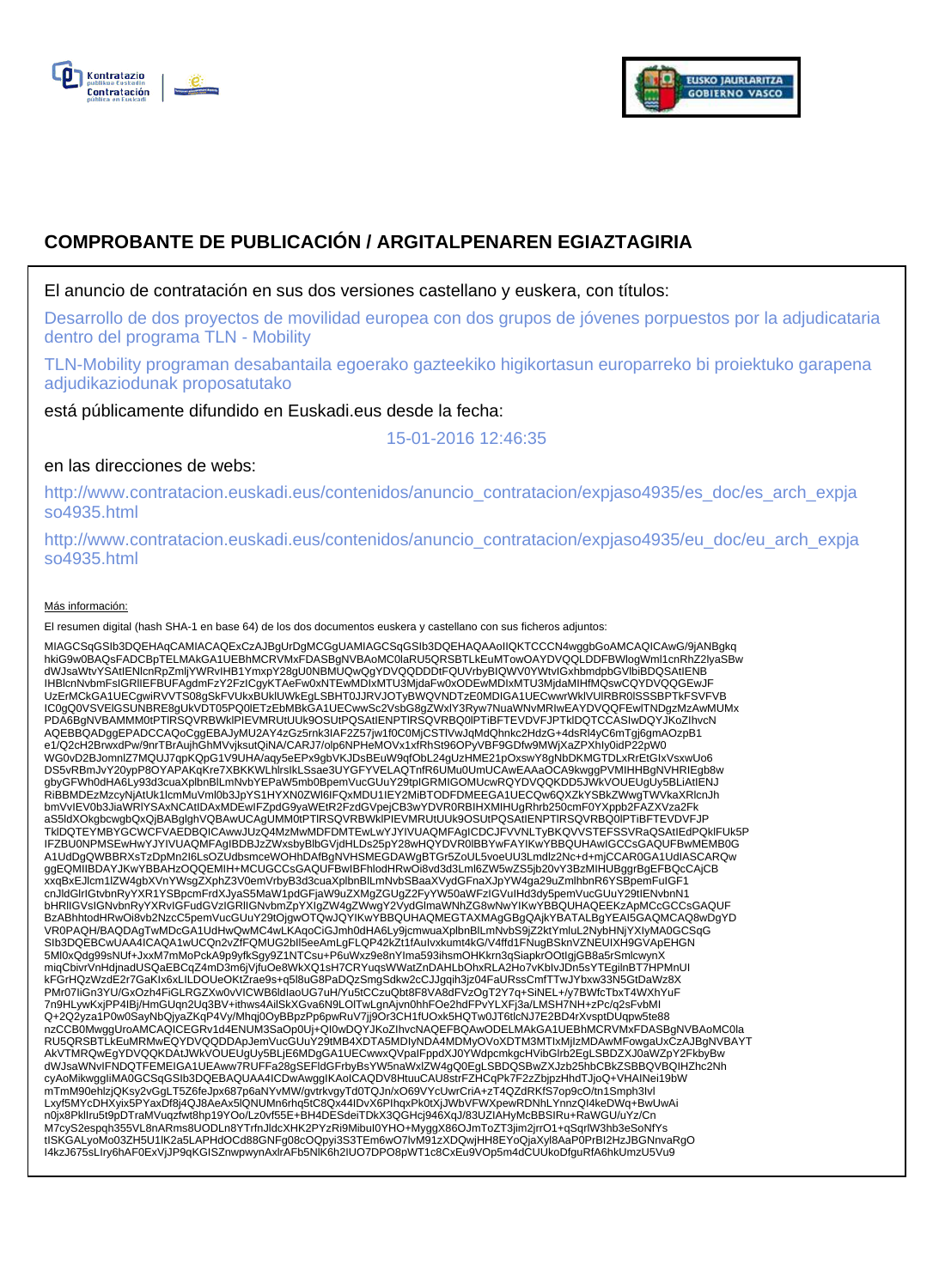



j1VPpAN2X7wGB/4CffyrqcEFe8HuaY6BLwIDAQABo4IB2TCCAdUwgccGA1UdEQSBvzCBvIYVaHR0cDovL3d3dy5pemVucGUuY29t<br>gQ9pbmZvQGI6ZW5wZS5jb22kgZEwgY4xRzBFBgNVBAoMPklaRU5QRSBTLkEuIC0gQ0IGIEEwMTMzNzI2MC1STWVyYy5WaXRvcmlh LUdhc3RlaXogVDEwNTUgRjYyIFM4MUMwQQYDVQQJDDpBdmRhIGRlbCBNZWRpdGVycmFuZW8gRXRvcmJpZGVhIDE0IC0gMDEwMTAg Vml0b3JpYS1HYXN0ZWI6MA8GA1UdEwEB/wQFMAMBAf8wDgYDVR0PAQH/BAQDAgEGMB0GA1UdDgQWBBTGr5ZoUL5voeUU3Lmdlz2N c+d+mjAfBgNVHSMEGDAWgBQdHGUOqPlle7SRz+Sxsea9VXRsBTA6BgNVHSAEMzAxMC8GBFUdIAAwJzAlBggrBgEFBQcCARYZaHR0 cDovL3d3dy5pemVucGUuY29tL2NwczA3BggrBgEFBQcBAQQrMCkwJwYIKwYBBQUHMAGGG2h0dHA6Ly9vY3NwLml6ZW5wZS5jb206 ODA5NDAzBgNVHR8ELDAqMCigJqAkhiJodHRwOi8vY3JsLml6ZW5wZS5jb20vY2dpLWJpbi9hcmwyMA0GCSqGSIb3DQEBBQUAA4IC<br>AQBpVvhndSWxWHqgal9iQrs1yQpyub846NJ73Eud0mkBsp21zQh8FFQC+q20PIT+XxlHUh5tGLopJHKnmK04/sO0tz2xekaW6CKf TIGcF3hZ5q8iD8OMMDfqgUtJGczuitdTB7fQnchwkFxF13CvKJVxi/JU5YT2r/sb4AFmPQDwE94e+4xubP8oUAXWygWXcw0aUrzT viOrT3lpByPo5eemfm5g5+DqKqw5VbMILz0x1+PCWajNw9eJ0CqXTqaGRa898Yq1R7y0S/7/FDkaA7OFDA5bs30e/SaFSHX2M0HU Tfmf4hPXa6KNjouyBwswXY8syF9vm4EuoIR6uUjR+lp962HDkMVhj+QkERtBTyI0VzoVxjd+QnlHnrFQSo2P2GFzgmz8i0wsVFsD zKN93Aq/tdY59WSJzcOBKYAKkrnDUe3b0HUqQ1THzthycxDe8AGs1+cKCOKbCFEn76n5LW/sVgZo9UVKiq1bzjGCAdUwggHRAgEB R0XfVsMoDx+oxAZ1Waoag6wA3hGKITRTNwQfbsA9GOrFGe+laZzsd8bSBSaJEtSQ0aosh60nUhlDzqWxBJVZvTZcdn2zKNG/aW36 +sjessaM5f09FFiay/8+y+5tCplXzKKfrSAODxbQNxSY57dxK6vO3uzy67BixsWAKiaj3g2XMR1IAHZmXmPFRKQitULDBxyqqTMhHUAg2bR649kh0EpJAAAAAAA

#### fue sellado en el tiempo digitalmente por:

CN=KONTRATAZIO ELEKTRONIKOA - CONTRATACION ELECTRONICA,serialNumber=S4833001C,OU=sello electrónico,OU=ZIURTAGIRI ONARTUA - CERTIFICADO RECONOCIDO, O=EUSKO JAURLARITZA - GOBIERNO VASCO, C=ES

#### obteniéndose el sello:

MIIT0DADAgEAMIITxwYJKoZlhvcNAQcCoIITuDCCE7QCAQMxDzANBglghkgBZQMEAgEFADBxBgsq hkiG9w0BCRABBKBiBGAwXgl BAQYJKwYBBAHzOQMDMCEwCQYFKw4DAhoFAAQU85LsR4IXcyR8sxAC ZQzV+yP4be0CEGu65FkdsjtAVpjcG5CRoAEYDzIwMTYwMT ENTEONJM1WgIIH62mM/hG0KKggg8x MIIHIDCCBQigAwIBAgIQUnMUjvgeTcJJkqVP72pF8zANBgkqhkiG9w0BAQUFADA4MQswCQYDVQQG<br>EwJFUzEUMBIGA1UECgwLSVpFTIBFIFMuQS4xEzARBgNVBAMMCkl6ZW5wZS5jb20wHhcNMDkwMjEx MTAxNTQzWhcNMzc xMjEyMjMwMDAwWjCBgjELMAkGA1UEBhMCRVMxFDASBgNVBAoMC0laRU5QRSBT LkEuMTowOAYDVQQLDDFBWlogWml1cnRhZ2lyaS BwdWJsaWtvYSAtlENicnRpZmljYWRvIHB1YmxpY28gU0NBMSEwHwYDVQQDDBhDQSBUZWtuaWtvYSAtlENBIFRIY25pY2EwggliMA0GCSqGSIb3DQEB AQUAA4ICDwAwggIKAoICAQDV19DcMRCWUpaNB2W2u5MVxxDMcxjOWm9hAnF9a8LtPtxT+MOvnqJa j4xkvJu DKdBqHRFYwySrIUin0c3FJeINJClhqJZbGWK5xxBRZ8S+JYfljJ4NydQym7IE7XBCJvcHgm0am6NfY788tfOP27lv0vl3Xxu+Nz HNHv/7yZmllbcwng0roJ5wP6u3sUw9z+VKt6ORwbrS/6xi tBTFmDic8qzCM4nY2tn8v+b25Rr34E9JkKp0FN56JGil0EOYvC10OWUy1jaqrEc+ublqZfVPyPQc<br>Wi40FGXMBzKN4VINUdaPd3TO3zQfxNDA+IEQp31p0QTsRZYECY1dXZh1D6MfXRgIWvdu5YICKHQ8P9muJSVhj6idMSSCrXs9LE COUGLEG WITMZNZI2MC1STWVyYy5WaXRvcmlhLUdhc3RlaXogVDEwNTUgRjYyIFM4MUMwQQYDVQQJDDpBdmRhIG<br>RIbCBNZWRpdGVycmFuZW8gRXRvcmJpZGVhIDE0IC0gMDEwMTAgVml0b3JpYS1HYXN0ZWM6MA8GA1UdEwEB/wQFMAMBAf8wDgYDV R0PAQH/BAQDAgEGMB0GA1UdDgQWBBTU8arIFLN4PY219R2MhqM2eXZH4zAfBgNVHSMEGDAWgBQdHGUOqPIIe7SRz+Sxsea9VXRsBTA6BgNVHSAEMzAxMC8G BFUdIAAwJzAlBggrBgEFBQcCARYZaHR0cDovL3d3dy5pemVucGUuY29tL2NwczA3BggrBgEFBQcBAQ ے WINDER AND ARREST AND A SUPPORT AND A SUPPORT OF THE SERVICE OF THE SERVICE OF THE SERVICE OF THE SERVICE OF<br>WINDER SERVICE OF THE SERVICE OF THE SERVICE OF THE SERVICE OF THE SERVICE OF THE SERVICE OF THE SERVICE OF T KdcXeZh4wlHGM5w8b3JL4p+2AA1N E5zXybc+avvqbqovoW1oUuzpwPnZ3DtufqkN68M7F0V6ESEku773re89lgcjqr2pLIsSKouiv5Dj yCB+nm3hEplytZvFYRLUktQY6bStE7qwvufieNdca0CdWMSZktMOddns5RMT4/fV1KklQjwxKm9H 4Q3Ba6REqb87W903G bA40K9sbLFf+RldbYc/S8CoeA8MsXHEZe07BEjN33vWho7ZmfcGQOfeZY4lR/PPIrFBUfHfrVAnRJ7gXwpQr+e3j2PaM1wOUIYt Je4kuuODF2FWBNhsQZNV7o8BRP24nLEqOmpm 3TVTUXlyEaqq4KfQPyJG/lv7WU3ZRN5MzV+jfRctJGF9/fC8iuG3dFdyiNSy2/4B110toUgOSQhL bucxZbr/E8JoYcUZ2PS3wrkyivh6jqdG0STXuxHQn6sjYA81RwtRaClpqgcO4EsYuWd4sOBaYCez PIXUZZi4yRx7wglGL7Q5gY1x+EL1/XSRjVYsK4wKaRoO0fstl3tQtoE8uc/ Y/7QiQXdPpFzDK9PN wmdJbF5vtImi9k6JxYr/lYks0HTw1C+rriDSmVuEw4yBu3gMSwm73OnKOGQht01WooyaNp977XDw 4ArmR \*//Qidyad-pr-2Display=ourlinexbox\*///Trison-in/U+rilDSim/View4y9bu3ginlsom/i/3Oin/DGCAkwggXxoAMCAQiCAggSMA0GCSqGSIb3DQEBCwUAMIGCMQswCQYDVQQGEwJFUzEUMBIG A1UECgwL7xDw 4AfiniR<br>DGCCAkwggXxoAMCAQICAgb3MA0GCSqGSIb3DQEBCwUAMIGC Ly6eF+hbwmQnXEhioXe8RkQ1vpONMnd/NffUWnaP0hQ6fg8QKBA6mdWS6H5P5g6Nkzlbn76xumf29EKhXEfp+RgmEUyToKcYr3Z IYDrU0VMSCdAgDrMqcdom8rLTAv7VkzRpLq6dU5G+b1T2oFQawbzfRXZmGzdllwBiJLjIzsT2UGAcnTVXBwqLCQouV+ZL478uPO5QS/FS3GPd NV/yZEY8fnlUFnQSLiwlWrrtedVSqtAxGU3iFAlTGGNp4jOeyjUIYdPd/f1ZW+5V2MCigitr79Pn p22cxak7H8/8mQkiBKfgyvoWDwmsijbv8HjD9moNXHvEdT3ENj6FzN/vjlNfUN ayZuEvODMEL4Vq CsisGB+J6PrPkW2ttoEzXubw3AZHIOQUCBwXWjJ/Nc43Bou+g0M40RxIDtCCL8yK00pL6t52iwi6 p9lc4Tqu or που που το προσπαθεί του το προσπαθεί του του του του του προσπαθεί της προσπαθείς του προσπαθεί του του πρ<br>- Το προσπαθεί του προσπαθεί του προσπαθεί του προσπαθεί του προσπαθεί του προσπαθεί του κριστικού της Α΄ του IGRIbCBNZWRpdGVycmFuZW8gRXRvcmJpZGVhIDE0IC0gMDEwMTAgVml0b3JpYS1HYXN0ZWl6MA4G A1UdDwEB/wQEAwIHgDA WBgNVHSUBAf8EDDAKBggrBgEFBQcDCDAdBgNVHQ4EFgQUCmEjRhT+dRmQ uHRcVAuJenE3LLswHwYDVR0jBBgwFoAU1PGqyBSzeD 2NtfUdjlajNnl2R+MwNwYIKwYBBQUHAQsE KzApMCcGCCsGAQUFBzADhhtodHRwOi8vdHNhLml6ZW5wZS5jb206ODA5My8wggEdBgNVHSAEggEU MIIBEDCCAQwGCSsGAQQB8zkDAzCB/jAlBggrBgEFBQcCARYZaHR0cDovL3d3dy5pemVucGUuY29t L2NwczCB1AY<br>IKwYBBQUHAgIwgccagcRCZXJtZWVulG11Z2FrIGV6YWd1dHpla28gd3d3Lml6ZW5w ZS5jb20gWml1cnRhZ2lyaWFulGtvbmZpYW<br>50emEgaXphbiBhdXJyZXRpayBrb250cm SCHILL AND MANUSIAN AND TRANSPORT ON THE MANUSIAL CONTROL IN THE MANUSIAL CONTROL OF A CONTROL CONTROL OF THE<br>2ND CONTROL AND TRANSPORTED TO A MANUSIAL CONTROL IN THE MANUSIAL CONTROL OF A CONTROL OF A MANUSIAL CONTROL O<br>2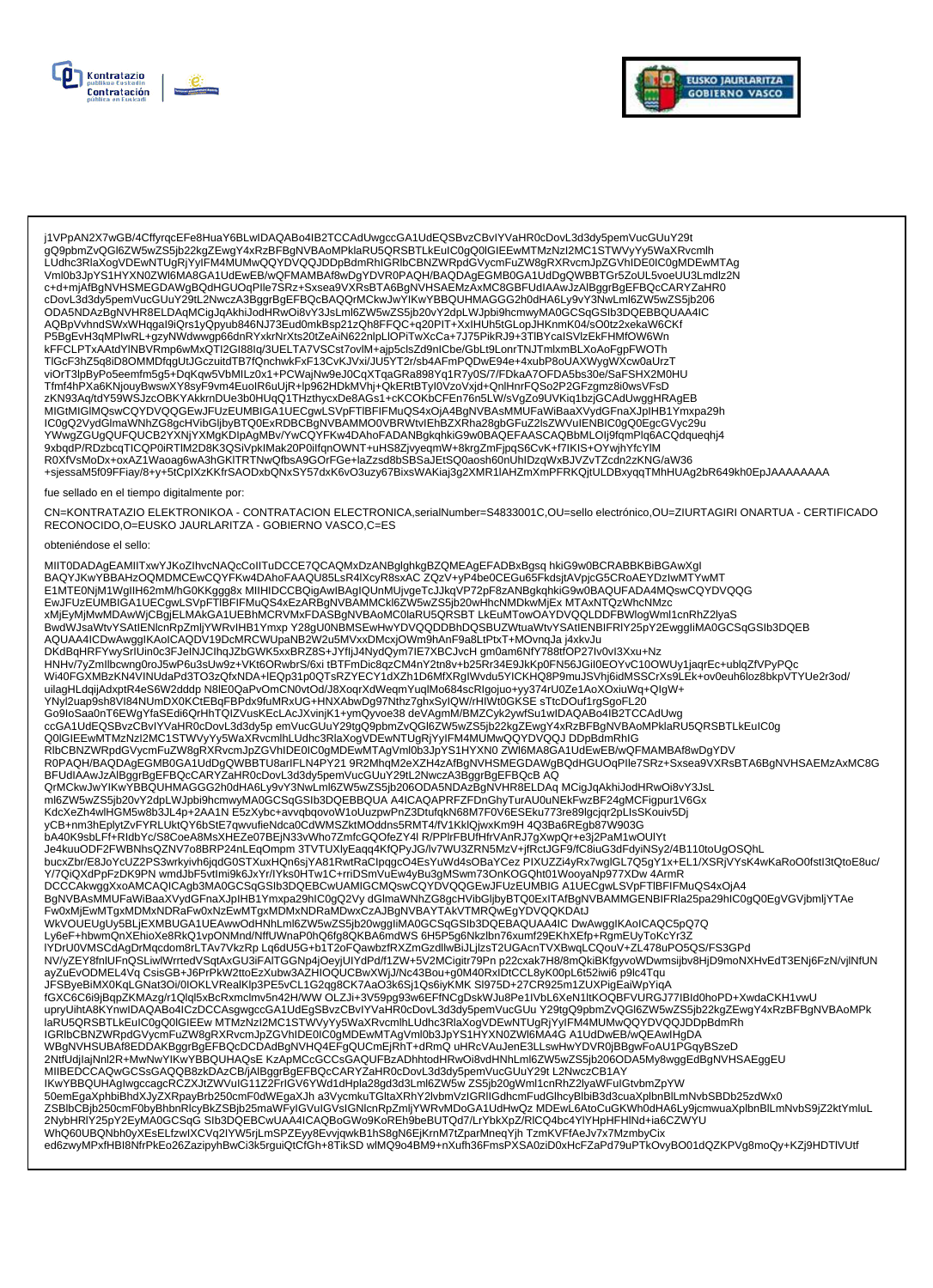



pxW/xwcc/GlKABqPkR/PW1Fm/WjULQqDadYWCrSacNZykafINjtWXPXQIELjStxZUzGxiDwowq4D 0PpZPAfnGYWBYZKrLfbJvWfNISGSFoZzcSuO2PAAA .<br>fHRbpVh6blyPMcU6+NGFtyOYOIfa8e+DU+q JRxH5QIEyRMD5ix+Nl061T4ILGc1hclf+oqXeT9V7I0s6TwSI4VyUqotMWqRtwwxCGEam9MkspdG VOns7ODgyVVZ5L0jTv4Wql6xwsHnKP6mDgPNzuHkmF50ktVjN/X7oPZRtltebwHYPu+cp13Kqee3 d65vP1M+QQ DyPGQh8F0TeFsogXW+QkxzlBTiQEIPl2nqPFDFrR5AZ87aQzIQ0i31Q2DIDB3c7mWAxJraHW8KUkE9g3QMUjGCA/QwggPwAgEBM USUMGCMQswCQYDVQQGEwJFUzEUMBIGA1UECgwLSVpFTIBFIFMuQS4xOjA4BgNVBAsMMUFaWiBaaXVydGFnaXJpIHB1Ymxpa29hIC0gQ2VydGlmaWNhZG8g<br>cHVibGljbyBTQ0ExITAfBgNVBAMMGENBIFRla25pa29hIC0gQ0EgVGVjbmljYQICBvcwDQYJYIZI AWUDBAIBBQCgggE7MBoGCSqGSl BDAcBgkqhkiG9w0BCQUxDxcN MTYwMTE1MTE0NjM1WjAvBgkqhkiG9w0BCQQxlgQgP6/luqrTldOvZC/15zrDDHg+lkC3gcl5RNPU<br>9agimoQwgc0GCyqGSlb3DQEJEAIvMYG9MIG6MIG3MIG0BCCNK4ENP0gG4YRRAJCYXVGtAeO4+koh oEsnADajuJ1K2DCBjzCBi α α απτικα αναγνωστικού κατα της πιστοπιστηκες της αναγκηστικες τους τους τους τους τους τους που αποτελείς που<br>- ΚSBhTCBgjELMAkGA1UEBhMCRVMxFDASBgNVBAoMC0laRU5QRSBTLkEu MTowOAYDVQQLDDFBWlogWml1cnRhZ2lyaSBwdWJsaWtv<br>- YSA BIICAAp8HjvWIPkwN5bu4sZDVH7k+8fzu4fr8WP+sRNoYLwiFvMHNrGakiRJDIjYvs0qKDTZwQOu 8kIY5OPfTEvkR zdRZqMWg1elk8zkygPgCXCq1wVm7RL9kN8+OuPhM7mWQj1jJpba3lEa8KVso5/15l/K8VSt8eGI0D+pAKwffyNv6aUQP3L02rGo ae8FxHyaAwZ3BV7Ni0PnjhSlOZ0Z7Sw23PRP27H6JZVEfpdoQLh55FfQyxIUYx7x0keWvOnmrpElYHLwM88nlt+m7NzUrzyDFbajCX+Y0iFTnhwxcSmw Onnaj9d4PE0H5/e0giranWTcfGib5slDN4omPT5Wpf5g3OsEKn+ViLmUDnQvePGsk0ngmhVkycKx b6zfERwQDTlltC80qD5xmGYyLzUzU50V23xp1wRpVDPluFdnq7uG1yu kDvOiw7SByp08OKObB8Kd keVDf4sfmBYlgKF7DHDnIMROloC6gYKngTncihf/nSkDpkQP8jnUHLeEh4u9pZjxgqjr6alr3Fzc i UsnyY/Gsp6k5DWWnr/zklldkz7DXd8aEKbRw4IEP6k3RHEebLCqMO64rgQzkmoJwnGlgeLVipga zrrQdAH0i5rq36c8w5cGaxQu DNgTCA3YYQtFMpAv2+tEmat9qxyZYuzKjahHaVDnXQADuuVulRhN RCOC

# Kontratuaren iragarkia, gaztelaniaz eta eskaraz, izenburuekin:

Desarrollo de dos proyectos de movilidad europea con dos grupos de jóvenes porpuestos por la adjudicataria dentro del programa TLN - Mobility

TLN-Mobility programan desabantaila egoerako gazteekiko higikortasun europarreko bi proiektuko garapena adjudikaziodunak proposatutako

Euskadi.eus webgunean argitaratzen da data honetatik:

2016-01-15 12:46:35

web hauen helbideetan:

http://www.contratacion.euskadi.eus/contenidos/anuncio\_contratacion/expjaso4935/es\_doc/es\_arch\_expja so4935.html

http://www.contratacion.euskadi.eus/contenidos/anuncio\_contratacion/expjaso4935/eu\_doc/eu\_arch\_expja so4935.html

### Informazio gehiago:

Bi dokumentuen (euskara eta gaztelania) laburpen digitala (hash SHA-1, 64 oinarriarekin), erantsitako fitxategiekin:

MIAGCSqGSIb3DQEHAqCAMIACAQExCzAJBgUrDgMCGgUAMIAGCSqGSIb3DQEHAQAAoIIQKTCCCN4wggbGoAMCAQICAwG/9jANBgkq<br>hkiG9w0BAQsFADCBpTELMAkGA1UEBhMCRVMxFDASBgNVBAoMC0laRU5QRSBTLkEuMTowOAYDVQQLDDFBWIogWml1cnRhZ2IyaSBw<br>dWJsaWtvYSAtIENIcnRp UzErMCkGA1UECgwiRVVTS08gSkFVUkxBUkIUWkEgLSBHT0JJRVJOTyBWQVNDTzE0MDIGA1UECwwrWkIVUIRBR0ISSSBPTkFSVFVB IC0gQ0VSVEIGSUNBRE8gUkVDT05PQ0IETzEbMBkGA1UECwwSc2VsbG8gZWxIY3Ryw7NuaWNvMRIwEAYDVQQFEwITNDgzMzAwMUMx PDA6BgNVBAMMM0tPTIRSQVRBWkIPIEVMRUtUUk9OSUtPQSAtIENPTIRSQVRBQ0IPTiBFTEVDVFJPTkIDQTCCASIwDQYJKoZIhvcN AQEBBQADggEPADCCAQoCggEBAJyMU2AY4zGz5rnk3IAF2Z57jw1f0C0MjCSTIVwJqMdQhnkc2HdzG+4dsRl4yC6mTgj6gmAOzpB1 e1/Q2cH2BrwxdPw/9nrTBrAujnGhMVvjksutQiNA/CARJ7/olp6NPHeMOVx1xfRhSt96OPyVBF9GDfw9MWjXaZPXhly0idP22pW0<br>WG0vD2BJomnlZ7MQUJ7qpKQpG1V9UHA/aqy5eEPx9gbVKJDsBEuW9qfObL24gUzHME21pOxswY8gNbDKMGTDLxRrEtGlxVsxwUo6 DS5vRBmJvY20ypP8OYAPAKqKre7XBKKWLhIrslkLSsae3UYGFYVELAQTnfR6UMu0UmUCAwEAAaOCA9kwggPVMIHHBgNVHRIEgb8w bmVvIEV0b3JiaWRIYSAxNCAtIDAxMDEwIFZpdG9yaWEtR2FzdGVpejCB3wYDVR0RBIHXMIHUgRhrb250cmF0YXppb2FAZXVza2Fk aS5ldXOkgbcwgbQxQjBABglghVQBAwUCAgUMM0tPTIRSQVRBWkIPIEVMRUtUUk9OSUtPQSAtIENPTIRSQVRBQ0IPTiBFTEVDVFJP TkIDQTEYMBYGCWCFVAEDBQICAwwJUzQ4MzMwMDFDMTEwLwYJYIVUAQMFAgICDCJFVVNLTyBKQVVSTEFSSVRaQSAtIEdPQkIFUk5P IFZBU0NPMSEwHwYJYIVUAQMFAgIBDBJzZWxsbyBlbGVjdHLDs25pY28wHQYDVR0lBBYwFAYIKwYBBQUHAwIGCCsGAQUFBwMEMB0G<br>A1UdDgQWBBRXsTzDpMn2l6LsOZUdbsmceWOHhDAfBgNVHSMEGDAWgBTGr5ZoUL5voeUU3Lmdlz2Nc+d+mjCCAR0GA1UdIASCARQw ggEQMIIBDAYJKwYBBAHzOQQEMIH+MCUGCCsGAQUFBwIBFhlodHRwOi8vd3d3Lml6ZW5wZS5jb20vY3BzMIHUBggrBgEFBQcCAjCB xxqBxEJlcm1lZW4qbXVnYWsqZXphZ3V0emVrbyB3d3cuaXplbnBlLmNvbSBaaXVydGFnaXJpYW4qa29uZmlhbnR6YSBpemFuIGF1 cnJldGlrlGtvbnRyYXR1YSBpcmFrdXJyaS5MaW1pdGFjaW9uZXMgZGUgZ2FyYW50aWFzIGVulHd3dy5pemVucGUuY29tlENvbnN1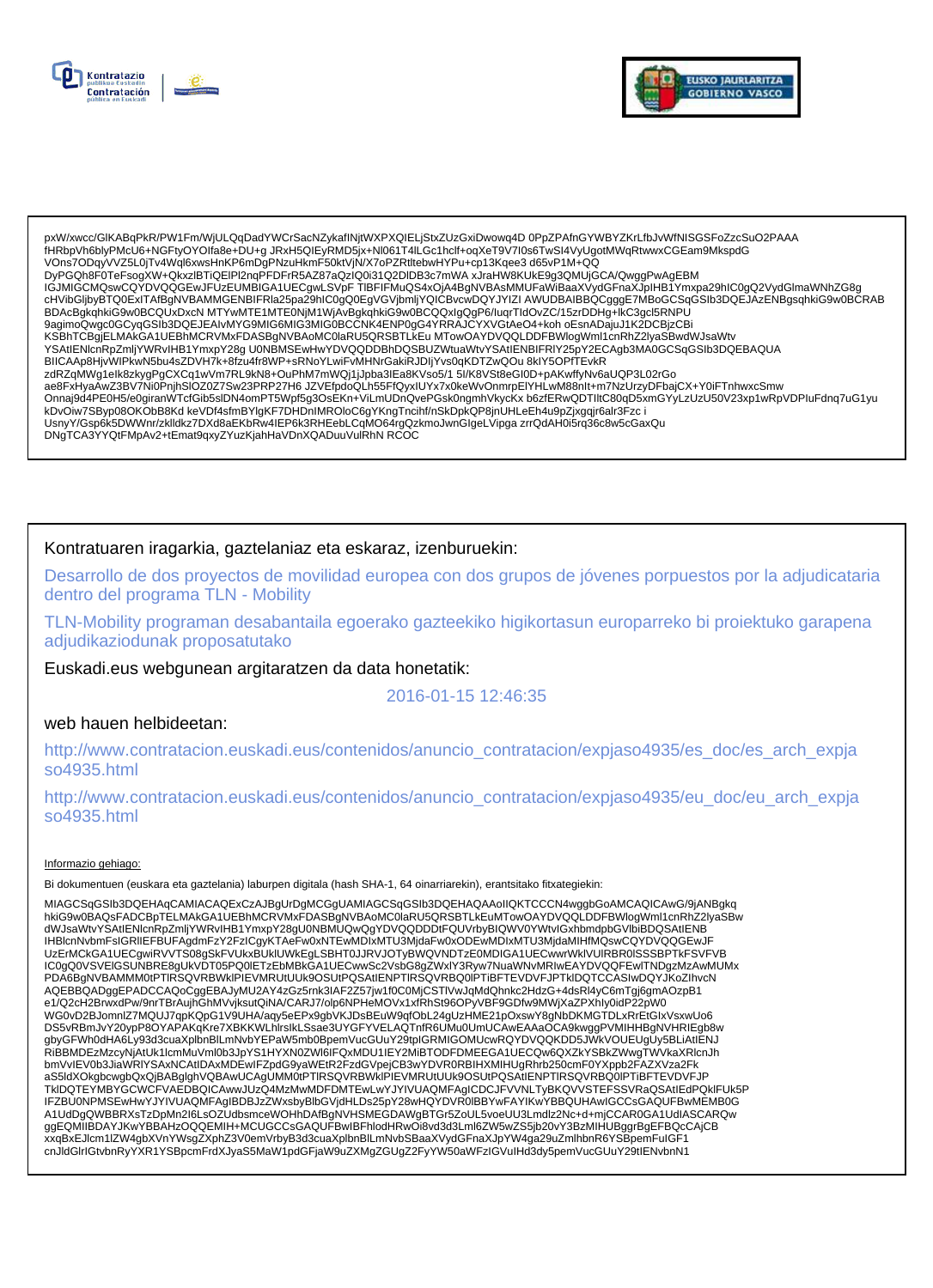



bHRIIGVsIGNvbnRyYXRvIGFudGVzIGRIIGNvbmZpYXIgZW4gZWwgY2VydGlmaWNhZG8wNwYIKwYBBQUHAQEEKzApMCcGCCsGAQUF<br>BzABhhtodHRwOi8vb2NzcC5pemVucGUuY29tOjgwOTQwJQYIKwYBBQUHAQMEGTAXMAgGBgQAjkYBATALBgYEAI5GAQMCAQ8wDgYD 5Ml0xQdg99sNUf+JxxM7mMoPckA9p9yfkSgy9Z1NTCsu+P6uWxz9e8nYIma593ihsmOHKkrn3qSiapkrOOtlgjGB8a5rSmlcwynX miqCbivrVnHdjnadUSQaEBCqZ4mD3m6jVjfuOe8WkXQ1sH7CRYuqsWWatZnDAHLbOhxRLA2Ho7vKblvJDn5sYTEgilnBT7HPMnUI kFGrHQzWzdE2r7GaKIx6xLILDOUeOKtZrae9s+q5l8uG8PaDQzSmgSdkw2cCJJgqih3jz04FaURssCmfTTwJYbxw33N5GtDaWz8X<br>PMr07liGn3YU/GxOzh4FiGLRGZXw0vVICWB6ldlaoUG7uH/Yu5tCCzuQbt8F8VA8dFVzOgT2Y7q+SiNEL+/y7BWfcTbxT4WXhYuF RU5QRSBTLKEuMRMwEQYDVQQDDApJemVucGUuY29tMB4XDTA5MDIyNDA4MDMyOVoXDTM3MTIxMjIzMDAwMFowgaUxCzAJBgNVBAYT AkVTMRQwEgYDVQQKDAtJWkVOUEUgUy5BLjE6MDgGA1UECwwxQVpaIFppdXJ0YWdpcmkgcHVibGlrb2EgLSBDZXJ0aWZpY2FkbyBw dWJsaWNvIFNDQTFEMEIGA1UEAww7RUFFa28gSEFIdGFrbyBsYW5naWxIZW4gQ0EgLSBDQSBwZXJzb25hbCBkZSBBQVBQIHZhc2Nh cyAoMikwggliMA0GCSqGSlb3DQEBAQUAA4ICDwAwgglKAoICAQDV8HtuuCAU8strFZHCqPk7F2zZbjpzHhdTJjoQ+VHAINei19bW<br>mTmM90ehlzjQKsy2vGgLT5Z6feJpx687p6aNYvMW/gvtrkvgyTd0TQJn/xO69VYcUwrCriA+zT4QZdRKfS7op9cO/tn1Smph3lvl<br>Lxyf5MYcDHXyix5PYaxD moix8Pkllru5t9pDTraMVuqzfwt8hp19YOo/Lz0vf55E+BH4DESdeiTDkX3QGHcj946XqJ/83UZIAHyMcBBSlRu+RaWGU/uYz/Cn 110/2012 Ninuxuspur 112000 Ninuxuspur 112000 Ninuxuspur 12000 Ninuxus Christmas Ninuxus Christmas Ninuxus Chri<br>M7cyS2espqh355VL8nARms8UODLn8YTmJldcXHK2PYzRi9Mibul0YHO+MyggX86OJmToZT3jim2jmO1+qSqrlW3hb3eSoNfYs<br>tISKGALyoMo0 I4kzJ675sLIry6hAF0ExVjJP9qKGISZnwpwynAxIrAFb5NIK6h2IUO7DPO8pWT1c8CxEu9VOp5m4dCUUkoDfguRfA6hkUmzU5Vu9 j1VPpAN2X7wGB/4CffyrqcEFe8HuaY6BLwIDAQABo4IB2TCCAdUwgccGA1UdEQSBvzCBvIYVaHR0cDovL3d3dy5pemVucGUuY29t | v γ pANZAY NOB/4CU)| v| γ DANA CONDUCT PO NUDA ARABENDA DA DE MARCO NOBLE EN MITOLOUS DE MARCO DE MARCO DE MA<br>| COSPERITY CONDUCT DE MARCO DE MARCO DE MARCO DE MARCO DE MARCO DE MARCO DE MARCO DE MARCO DE MARCO DE MARC cDovL3d3dy5pemVucGUuY29tL2NwczA3BggrBgEFBQcBAQQrMCkwJwYlKwYBBQUHMAGGG2h0dHA6Ly9vY3NwLml6ZW5wZS5jb206 ODA5NDAzBgNVHR8ELDAqMCigJqAkhiJodHRwOi8vY3JsLml6ZW5wZS5jb20vY2dpLWJpbi9hcmwyMA0GCSqGSIb3DQEBBQUAA4IC AQBpVvhndSWxWHqgal9iQrs1yQpyub846NJ73Eud0mkBsp21zQh8FFQC+q20PIT+XxIHUh5tGLopJHKnmK04/sO0tz2xekaW6CKf P5BgEvH3qMPlwRL+gzyNWdwwgp66dnRYxkrNrXts20tZeAiN622nlpLlOPiTwXcCa+7J75PikRJ9+3TlBYcaISVlzEkFHMfOW6Wn kFFCLPTxAAtdYINBVRmp6wMxQTI2GI88lq/3UELTA7VSCst7ovIM+ajp5clsZd9nICbe/GbLt9LonrTNJTmlxmBLXoAoFgpFWOTh<br>TIGcF3hZ5q8iD8OMMDfqgUtJGczuitdTB7fQnchwkFxF13CvKJVxi/JU5YT2r/sb4AFmPQDwE94e+4xubP8oUAXWygWXcw0aUrzT Thor-Sill of Determiniong Disorution in Direction (Στην Συγκλινικού τι Συγκληματικού καταγωγιατικού του Αγγυνικού απο<br>ViOrT3lpByPo5eemfm5g5+DqKqw5VbMILz0x1+PCWajNw9eJ0CqXTqaGRa898Yq1R7y0S/7/FDkaA7OFDA5bs30e/SaFSHX2M0HU<br>T zKN93Aq/tdY59WSJzcOBKYAkkrnDUe3b0HUqQ1THzthycxDe8AGs1+cKCOKbCFEn76n5LW/sVgZo9UVKiq1bzjGCAdUwggHRAgEB MIGtMIGIMQswCQYDVQQGEwJFUzEUMBIGA1UECgwLSVpFTIBFIFMuQS4xOjA4BgNVBAsMMUFaWiBaaXVydGFnaXJpIHB1Ymxpa29h IC0gQ2VydGlmaWNhZG8gcHVibGljbyBTQ0ExRDBCBgNVBAMMO0VBRWtvlEhBZXRha28gbGFuZ2lsZWVuIENBIC0gQ0EgcGVyc29u YWwgZGUgQUFQUCB2YXNjYXMgKDIpAgMBv/YwCQYFKw4DAhoFADANBgkqhkiG9w0BAQEFAASCAQBbMLOIj9fqmPlq6ACQdqueqhj4 9xbqdP/RDzbcqTICQP0iRTIM2D8K3QSiVpkIMak20P0iIfqnOWNT+uHS8ZjvyeqmW+8krgZmFjpqS6CvK+f7lKIS+OYwjhYfcYlM<br>R0XfVsMoDx+oxAZ1Waoag6wA3hGKITRTNwQfbsA9GOrFGe+laZzsd8bSBSaJEtSQ0aosh60nUhlDzqWxBJVZvTZcdn2zKNG/aW36 +sjessaM5f09FFiay/8+y+5tCplXzKKfrSAODxbQNxSY57dxK6vO3uzy67BixsWAKiaj3g2XMR1IAHZmXmPFRKQjtULDBxyqqTMhHUAg2bR649kh0EpJAAAAAAA

### denboran digitalki zigilatu zuena:

CN=KONTRATAZIO ELEKTRONIKOA - CONTRATACION ELECTRONICA,serialNumber=S4833001C,OU=sello electrónico,OU=ZIURTAGIRI ONARTUA - CERTIFICADO RECONOCIDO, O=EUSKO JAURLARITZA - GOBIERNO VASCO, C=ES

#### zigilua lortzen:

MIIT0DADAgEAMIITxwYJKoZlhvcNAQcCoIITuDCCE7QCAQMxDzANBglghkgBZQMEAgEFADBxBgsq hkiG9w0BCRABBKBiBGAwXgl BAQYJKwYBBAHzOQMDMCEwCQYFKw4DAhoFAAQU85LsR4IXcyR8sxAC ZQzV+yP4be0CEGu65FkdsjtAVpjcG5CRoAEYDzIwMTYwMT E1MTE0NjM1WgIIH62mM/hG0KKggg8x MIIHIDCCBQigAwIBAgIQUnMUjvgeTcJJkqVP72pF8zANBgkqhkiG9w0BAQUFADA4MQswCQYDVQQG EwJFUzEUMBIGA1UECgwLSVpFTIBFIFMuQS4xEzARBgNVBAMMCkI6ZW5wZS5jb20wHhcNMDkwMjEx MTAxNTQzWhcNMzc xMjEyMjMwMDAwWjCBgjELMAkGA1UEBhMCRVMxFDASBgNVBAoMC0laRU5QRSBT LkEuMTowOAYDVQQLDDFBWlogWml1cnRhZ2lyaS Reduction of the Campion of the Campion of the Campion of the Campion of the Campion of the Campion of the Campion of the Campion of the Campion of the Campion of the Campion of the Campion of the Campion of the Campion of Wi40FGXMBzKN4VINUdaPd3TO3zQfxNDA+IEQp31p0QTsRZYECY1dXZh1D6MfXRgIWvdu5YICKHQ8P9muJSVhj6idMSSCrXs9LEk+ov0euh6loz8bkpVTYUe2r3od/ uilagHLdqijAdxptR4eS6W2dddp N8lE0QaPvOmCN0vtOd/J8XoqrXdWeqmYuqlMo684scRlgojuo+yy374rU0Ze1AoXOxiuWq+QlgW+ YNyl2uap9sh8VI84NUmDX0KCtEBqFBPdx9fuMRxUG+HNXAbwDg97Nthz7ghxSyIQW/rHIWt0GKSE sTtcDOuf1rgSgoFL20 Go9loSaa0nT6EWgYfaSEdi6QrHhTQIZVusKEcLAcJXvinjK1+ymQyvoe38 deVAgmM/BMZCyk2ywfSu1wIDAQABo4lB2TCCAdUwg CCA1UdEQSBvzCBvIYVaHR0cDovL3d3dy5p emVucGUuY29tgQ9pbmZvQGl6ZW5wZS5jb22kgZEwgY4xRzBFBgNVBAoMPklaRU5QRSBTLkEuIC0g<br>Q0IGIEEwMTMzNzI2MC1STWVyYy5WaXRvcmIhLUdhc3RlaXogVDEwNTUgRjYyIFM4MUMwQQYDVQQJDDpBdmRhIG<br>RIbCBNZWRpdGVycmFuZW8gR BFUdIAAwJzAlBggrBgEFBQcCARYZaHR0cDovL3d3dy5pemVucGUuY29tL2NwczA3BggrBgEFBQcB AQ QrMCkwJwYlKwYBBQUHMAGGG2h0dHA6Ly9vY3NwLml6ZW5wZS5jb206ODA5NDAzBgNVHR8ELDAq MCigJqAkhiJodHRwOi8vY3JsL ml6ZW5wZS5jb20vY2dpLWJpbi9hcmwyMA0GCSqGSlb3DQEBBQUA A4ICAQAPRFZFDnGhyTurAU0uNEkFwzBF24gMCFigpur1V6Gx KdcXeZh4wlHGM5w8b3JL4p+2AA1N E5zXybc+avvqbqovoW1oUuzpwPnZ3DtufqkN68M7F0V6ESEku773re89lgcjqr2pLIsSKouiv5Dj Nackeznawinowowoodcep+zkki in Edzingto-ampletown noorgym nacodatyli womin o volodnom i processagentelity.com<br>yCB+nm3hEplytZvFYRLUktQY6bStE7qwvufieNdca0CdWMSZktMOddns5RMT4/fV1KklQjwxKm9H4Q3Ba6REgb87W903G<br>bA40K9sbLFf+RldbYc/ » чэкноорг2FWBNhsQZNV7o8BRP24nLEqOmpm 3TVTUXlyEaqq4KfQPyJG/lv7WU3ZRN5MzV+jfRctJGF9/fC8iuG3dFdyiNSy2/4B110toUgOSQhL<br>bucxZbr/E8JoYcUZ2PS3wrkyivh6jqdG0STXuxHQn6sjYA81RwtRaClpqgcO4EsYuWd4sOBaYCez PIXUZZi4yRx7wglGL7Q5gY1x+EL1/ Y/7QiQXdPpFzDK9PN wmdJbF5vtImi9k6JxYr/IYks0HTw1C+rriDSmVuEw4yBu3gMSwm73OnKOGQht01WooyaNp977XDw 4ArmR DCCCAkwggXxoAMCAQICAgb3MA0GCSqGSIb3DQEBCwUAMIGCMQswCQYDVQQGEwJFUzEUMBIG A1UECgwLSVpFTIBFIFMuQS4xOjA4